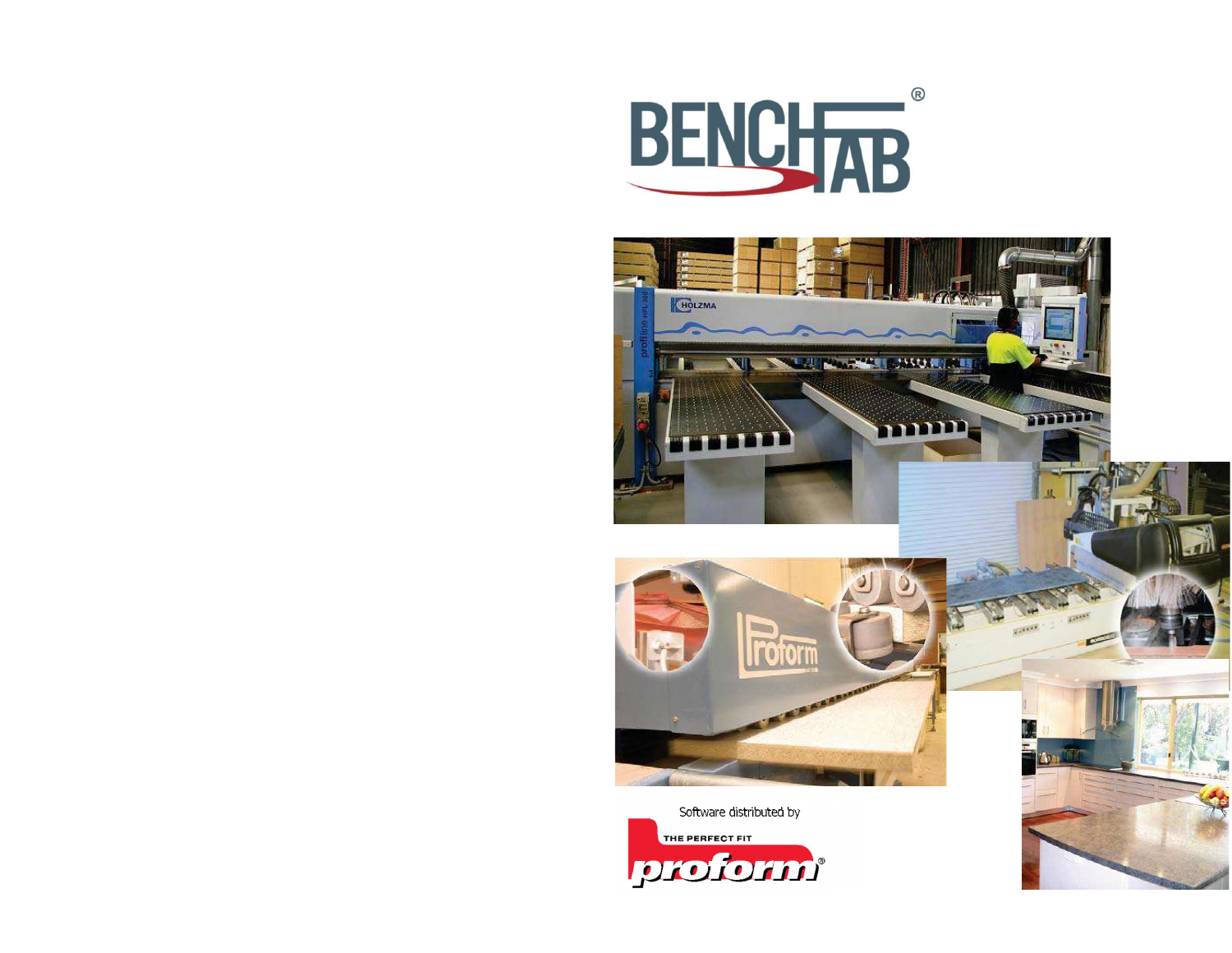

Benchfab® is a benchtop design quoting and manufacturing software solution that enables users to create benchtop layouts from a simple domestic kitchen through to a large commercial laboratory.

## Included in the Benchfab® software:



## Software distributed by: Proform® Products PTY LTD

Fax: 08 92096222 Web: http://www.proform.com.au

Library Of Tools Included: cut outs, joins, text, edge profiles and many more.

 $-1$   $T$   $\approx$ 

 $^{260}_{+}$ 

2372

 $\bigcirc$ <br>740

 $\begin{array}{c} \begin{matrix} \widehat{\mathsf{E}} \end{matrix} \\ \begin{matrix} \mathsf{700} \end{matrix} \end{array}$ 

900

 $\widehat{\mathbf{D}}$ 

 $-35 -$ 35  $\hat{G}$  $700$ 

3100

 $nR$ 

 $\left( \mathrm{H}\right)$ 

 $35$ 

 $900$ 

 $(F)$ 

 $900$ 

**IDC THE EDERGRAT HELC N** 

+ | sisinin | sisipi | pipi | pici | sisipi | 4 | +

 $\begin{picture}(220,20) \put(0,0){\line(1,0){10}} \put(15,0){\line(1,0){10}} \put(25,0){\line(1,0){10}} \put(25,0){\line(1,0){10}} \put(25,0){\line(1,0){10}} \put(25,0){\line(1,0){10}} \put(25,0){\line(1,0){10}} \put(25,0){\line(1,0){10}} \put(25,0){\line(1,0){10}} \put(25,0){\line(1,0){10}} \put(25,0){\line(1,0){10}} \put(25,0){\line($ 

 $4.575$ 

850  $\circledast$